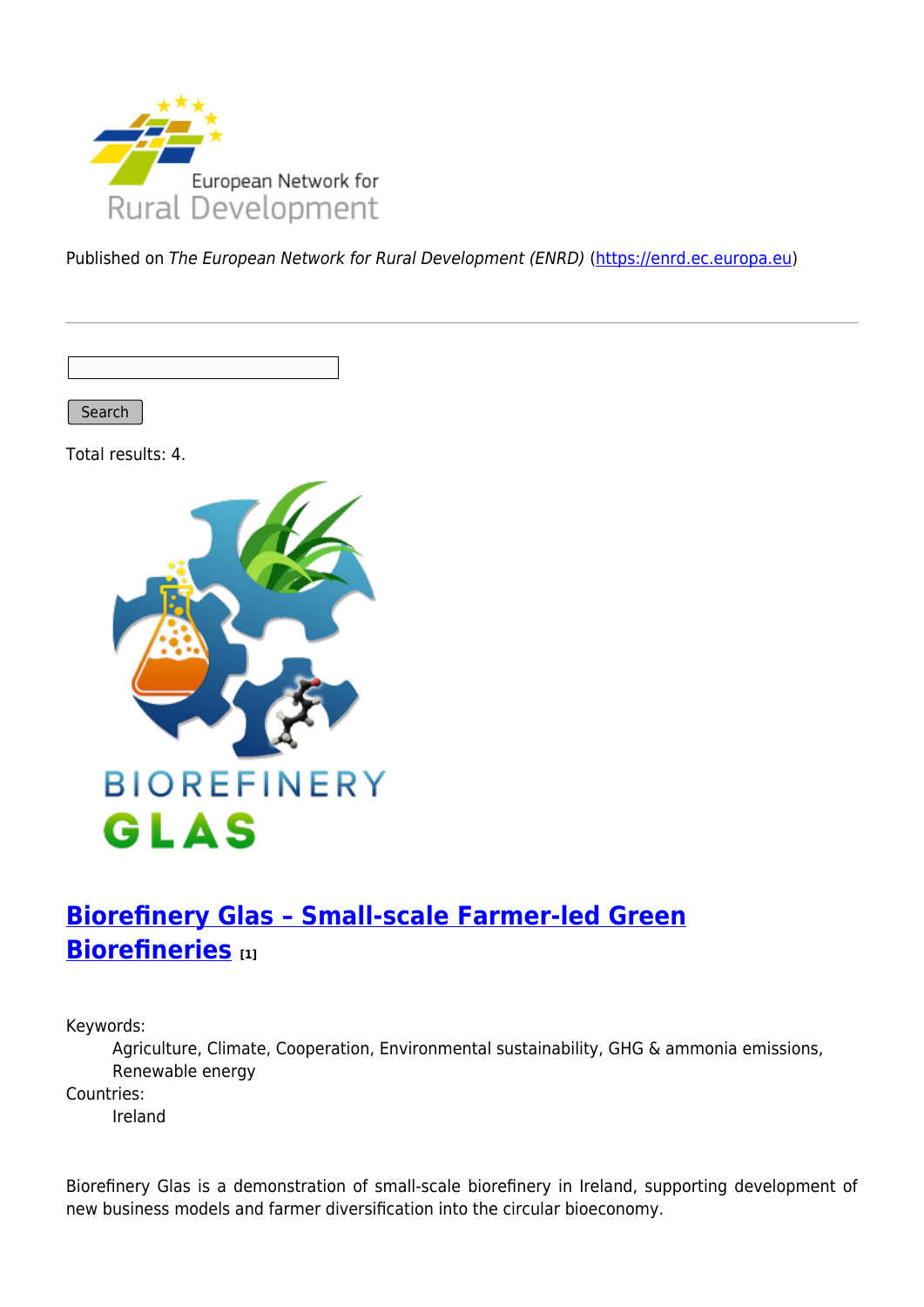

### **[Improved hygienic and veterinary standards of slaughtering](https://enrd.ec.europa.eu/projects-practice/improved-hygienic-and-veterinary-standards-slaughtering_en) [2]**

Keywords:

Added value, Animal welfare, Competitiveness, Cooperation, Entrepreneurship, Product quality Countries:

Czech Republic

Investing in facilities that respect animal welfare enabled a meat processing company to improve its profitability while responding to society's ethical concerns.



# **[Development of healthy fruit and vegetable products for](https://enrd.ec.europa.eu/projects-practice/development-healthy-fruit-and-vegetable-products-children_en) [children](https://enrd.ec.europa.eu/projects-practice/development-healthy-fruit-and-vegetable-products-children_en) [3]**

Keywords:

Added value, Cooperation, Diversification, Entrepreneurship, Innovation, Product quality Countries:

Czech Republic

Brand new manufacturing and packaging procedures were developed in order to produce healthy nutritional products for children from fruit and vegetables.